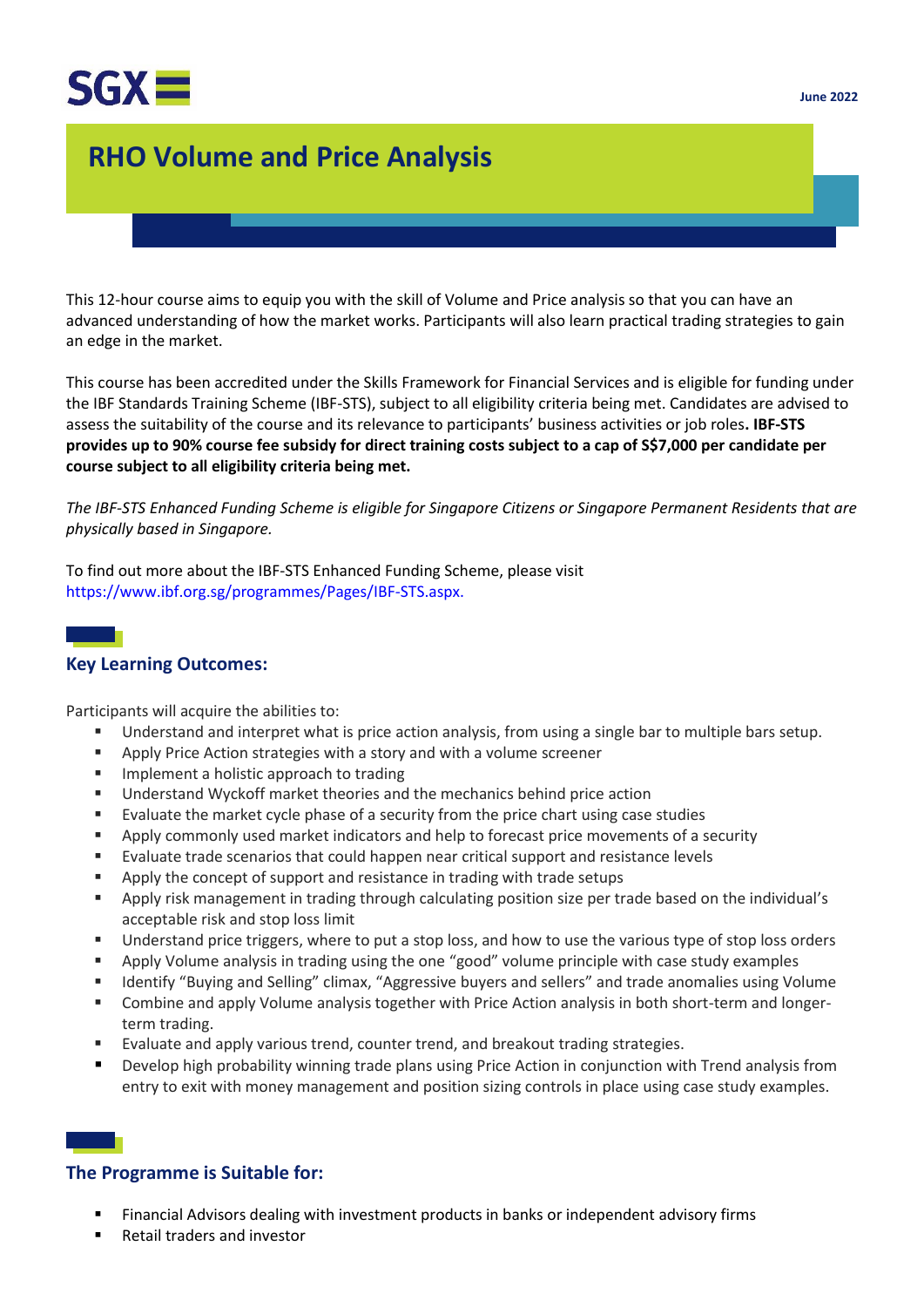

#### **Duration**

- 12 hours of training:
	- o 11.5 hours of virtual classroom training
	- o 0.5 hours of assessment

# **After-Course Support:**

- Telegram chat group for class to stay connected
- Option to join Robin's trading community by opening a CDP linked trading account, and enjoy clients exclusive benefits:
	- o Trading ideas from Robin
	- o Clients chat group on Telegram
	- o Regular market update videos

*To gain maximum benefits from the course, you are strongly recommended to have a trading account before attending the class.*

# **Outline**

#### **1. Price Action Analysis – An Overview**

- 1.1 Understand what is Price Action analysis
- 1.2 Explain the advantages of using Price Action analysis
- 1.3 Distinguish between the 4 types of Price Action
- 1.4 Interpret Price Action using
	- 1.4.1 A single bar
	- 1.4.2 Two bars
	- 1.4.3 Multiple bars setups
- 1.5 Apply Price Action strategies in trading
	- 1.5.1 With a story
	- 1.5.2 With a volume screener

### **2. Market Theories**

- 2.1 Understand Wyckoff's Composite Man Theory
- 2.2 Understand "The Three Laws of Wyckoff".
	- 2.2.1 Law of Supply and Demand
	- 2.2.2 Law of Cause and Effect
	- 2.2.3 Law of Effort and Result
- 2.3 Understand Wyckoff's Market Cycle Theory
	- 2.3.1 Accumulation phase
	- 2.3.2 Marked Up Phase
	- 2.3.3 Distribution Phase
	- 2.3.4 Marked Down Phase
- 2.4 Understand the concept of "Operator"
- 2.5 Determine the market cycle phase of a security from the price chart
- 2.6 Define Global Market Indicators

#### **3. Support and Resistance**

- 3.1 Understand the concept of support and resistance
- 3.2 Establish critical support and resistance levels from the price chart
- 3.3 Explain the significance of support and resistance in terms of supply and demand
- 3.4 Identify trade scenarios at support and resistance
- 3.5 Apply the concept of support and resistance in trading with trade setups
	- 3.5.1 Price rejection
	- 3.5.2 False break
	- 3.5.3 Pullback after breakout

### **4. Risk Management**

- 4.1 Explain the importance of Risk Management in trading
- 4.2 Calculate Reward to Risk ratio
- 4.3 Identify trading opportunities with acceptable Reward to Risk ratio
- 4.4 Explain how suffering a significant drawdown makes it more difficult for the portfolio to break even subsequently
- 4.5 Calculate position size per trade based on acceptable risk and stop loss limit
- 4.6 Articulate the golden rules to sustainable trading
- 4.7 Identify Price Triggers and Where to Put a Stop Loss
- 4.8 Identify the various type of Stop loss
- 4.9 Describe how not to put a Stop loss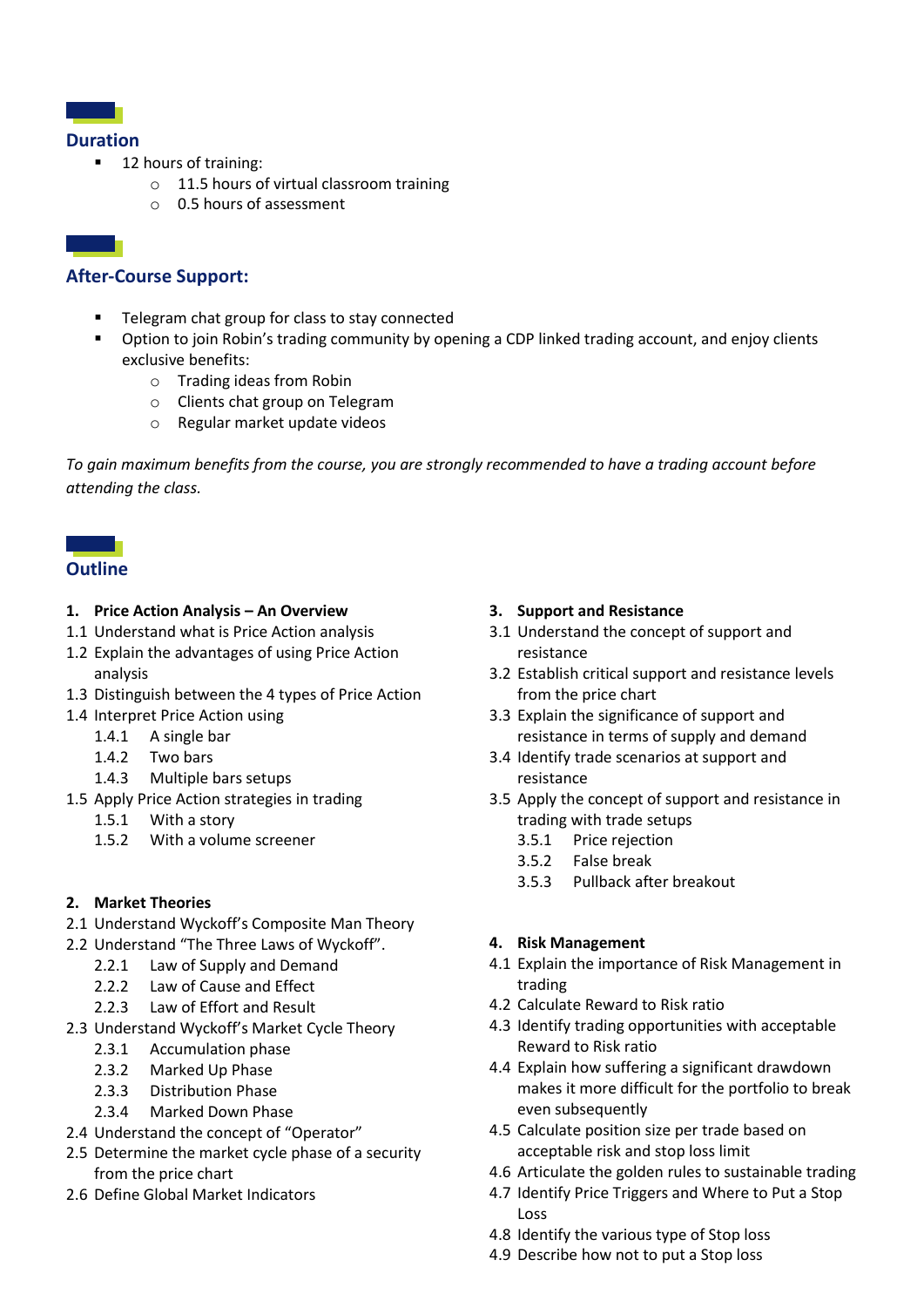### **5. Volume Analysis**

- 5.1 Explain the significance of volume in trading
- 5.2 Explain what is considered a "Good Volume"
- 5.3 Identify "Buying and Selling Climax"
- 5.4 Understand the term "aggressive buyers and sellers"
- 5.5 Apply the concept of "Anomalies or No Anomalies" in trading
- 5.6 Describe the trading psychology behind "Greed and Fear"
- 5.7 Explain how Greed creates demand while Fear creates supply
- 5.8 Apply the concept of Volume together with Price Action Analysis

## **6. Trends**

- 6.1 Recognize what is an uptrend, downtrend and sideway trend
- 6.2 Identify peaks and troughs in a raw chart
- 6.3 Visualize a trend from swing points
- 6.4 Draw a trend channel using best fit lines
- 6.5 Differentiate between primary and secondary trends
- 6.6 Analyse trends using trend channels
- 6.7 Analyse trends using moving averages
- 6.8 Analyse trend reversals
- 6.9 Analyse trends using high and low time frames
- 6.10 Apply trend continuation strategies
- 6.11 Apply trend reversals strategies
- 6.12 Apply moving averages strategies

## **7. Breakouts and breakdowns**

- 7.1 Identify breakouts and breakdowns
- 7.2 Apply trade entry strategies on a breakout or breakdown
- 7.3 Apply trade exit strategies and stop loss
- 7.4 Identify consolidation zones
- 7.5 Identify trend continuation patterns
- 7.6 Identify trend reversal patterns
- 7.7 Explain the factors that determine strength and sustainability of a breakout or breakdown
- 7.8 Identify false breakout or breakdown
- 7.9 Apply breakout trading strategies within a trend channel
- 7.10 Apply breakout trading strategies with volume confirmation

#### **8. Developing Trade Plans**

- 8.1 Describe the benefits of a trade plan
- 8.2 Identify the key elements of a trade plan
- 8.3 Develop a trade plan (when to enter and exit a trade)

#### **Closed Book Assessment: MCQ (70% passing score)**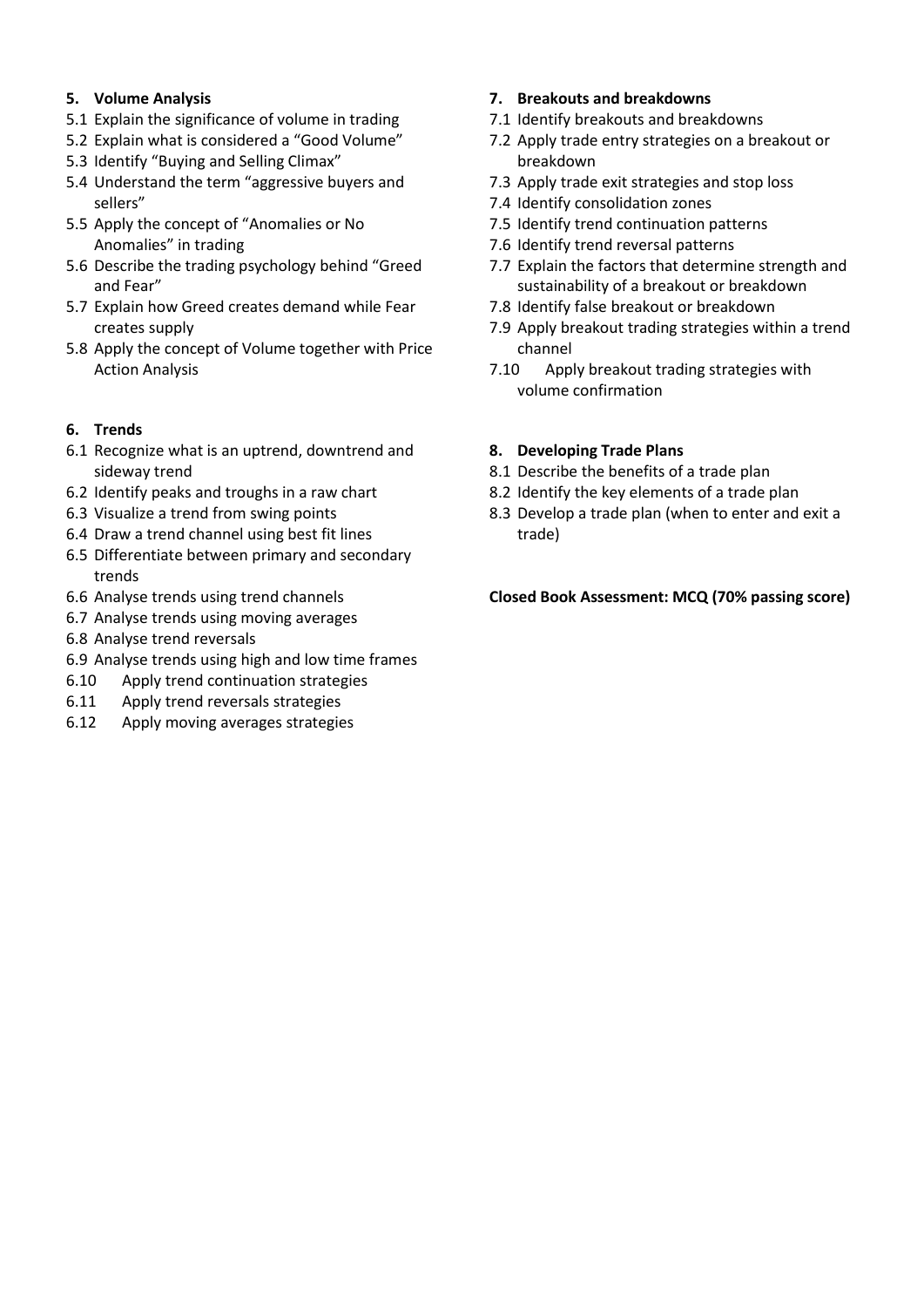

For training programmes commencing between 1 July 2022 and 31 December 2022 (both date inclusive):

- 70% of direct training cost
- Singapore Citizens aged 40 years old and above will be eligible for 90% co-funding of direct training costs
- Registrants have to be physically based in Singapore

#### For Singapore Citizen

| Course Fees (S\$)                 | 40 years old & above   |                               | <b>Below 40 years old</b> |                               |
|-----------------------------------|------------------------|-------------------------------|---------------------------|-------------------------------|
|                                   | Fees after 90% IBF-STS |                               | Fees after 70% IBF-STS    |                               |
|                                   | Company-Sponsored      | Self-Sponsored<br>Individuals | Company-Sponsored         | Self-Sponsored<br>Individuals |
| S\$2,000.00<br>(inclusive of GST) | S\$317.76 *            | S\$200.00 *                   | S\$691.59 *               | S\$600.00 *                   |

#### For Permanent Resident

| Course Fees (S\$)              | Fees after 70% IBF-STS |                            |  |
|--------------------------------|------------------------|----------------------------|--|
|                                | Company-Sponsored      | Self-Sponsored Individuals |  |
| S\$2,000.00 (inclusive of GST) | $S$691.59*$            | S\$600.00 *                |  |

Eligible company-sponsored and self-sponsored individuals will be required to pay course fees net of enhanced course fee subsidies, subject to the prevailing grant cap.

*\*The IBF-STS Enhanced Funding Scheme is eligible for Singapore Citizens or Singapore Permanent Residents that are physically based in Singapore; and are only applicable when you have successfully completed the course and passed the assessment. You will not be eligible for the course fee subsidy if you drop out halfway through the course or did not pass your assessment. SGX Academy is entitled to claw back the course fee subsidy from you.*

## **Trainer's Profile**

Robin Ho is a top tier Trader and Remisier with PhillipCapital, and is one of Phillip's most active and successful trader. Having been through the peaks and troughs of the volatile markets, Robin is a well-sought after speaker who shares his in-depth trading knowledge with traders and investors at numerous investment seminars.

Robin has taught and mentored thousands of professional traders. He has developed his own proprietary trading system that focuses on Price Action which he believes is the answer to the volatile market today. He believes that many traders fail today because they have been employing long term and traditional indicators to short term trading, and to achieve trading mastery traders must understand market behaviour and develop a trading strategy that fits the trader's profile.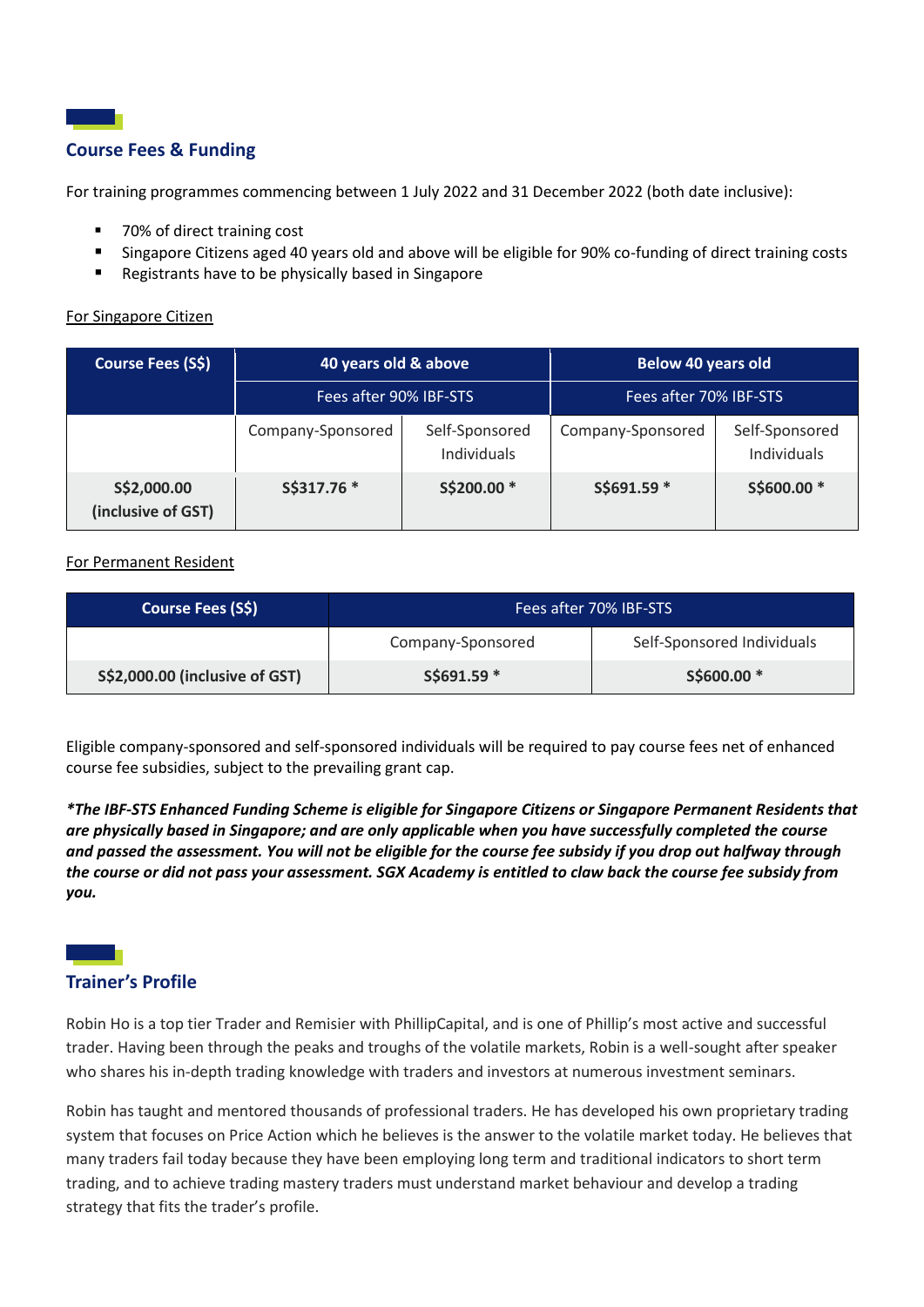Robin's story from a novice trader who came back twice from near bankruptcy to becoming a Top tier remisier and Trader in Phillip Capital was featured on the My Paper on 17 Jan 2008. As a Top Tier Remiser in Phillip capital, Robin was featured again on Zao Bao on 13 Feb 2011 for his view on SGX's plan to scrap lunch break and implement all day trading. On 28 September 2012, Robin was featured on The Borneo Post while he was conducting education seminars across East Malaysia on the invitation of OSK Investment Bank. Robin's investment strategies for 2013 was also featured on the Singapore Business Times on 14th January 2013. Robin spent 23 years in the Navy as a Naval Officer from 1979 to 2002. He was trained in Submarine and Surfacewarfare and held the appointment of commanding officer of a warship during his tour of duty. Robin joined Kim Eng Securities in 2002 and in 2004 left Kim Eng to join Phillip Capital.

From 2004 to 2007, through Cyberquote, an education arm of Phillip Capital, he taught hundreds of remisiers and professional traders.

From 2008 onwards, Robin has trained thousands of traders through many investments seminars and courses.

# **IBF Standards Training Scheme (IBF-STS)**

This programme has been accredited under the IBF Standards, and is eligible for funding under the IBF Standards Training Scheme (IBF-STS), subject to all eligibility criteria being met.

Candidates are advised to assess the suitability of the programme and its relevance to participants' business activities or job roles. Find out more on [https://www.ibf.org.sg/programmes/Pages/IBF-STS.aspx.](about:blank)

# **About IBF Certification**

This course addresses the following Technical Skills and Competencies (TSCs) and proficiency level:

▪ **Technical Analysis (Proficiency Level 5)** 

Participants are encouraged to access the [IBF MySkills Portfolio](https://www.ibf.org.sg/programmes/Pages/MySkills-Portfolio.aspx) to track their training progress and skills acquisition against the Skills Framework for Financial Services. You can apply for IBF Certification after fulfilling the required number of Technical Skills and Competencies (TSCs) for the selected job role.

Find out more about IBF certification and the application process on <https://www.ibf.org.sg/certification/Pages/Why-be-Certified.aspx>

## **Terms and Conditions**

All seminar/course registrations must be received by SGX Academy Secretariat by the published closing date. Singapore Exchange reserves the right to make changes to the time, date, syllabus, speakers, and venue or cancel the course if warranted by circumstances beyond its control.

Cancellation of a registration must be made in writing at least 10 business days before the event and a refund (net of administrative fee) will be made. No refunds will be given for cancellations received less than 10 business days.